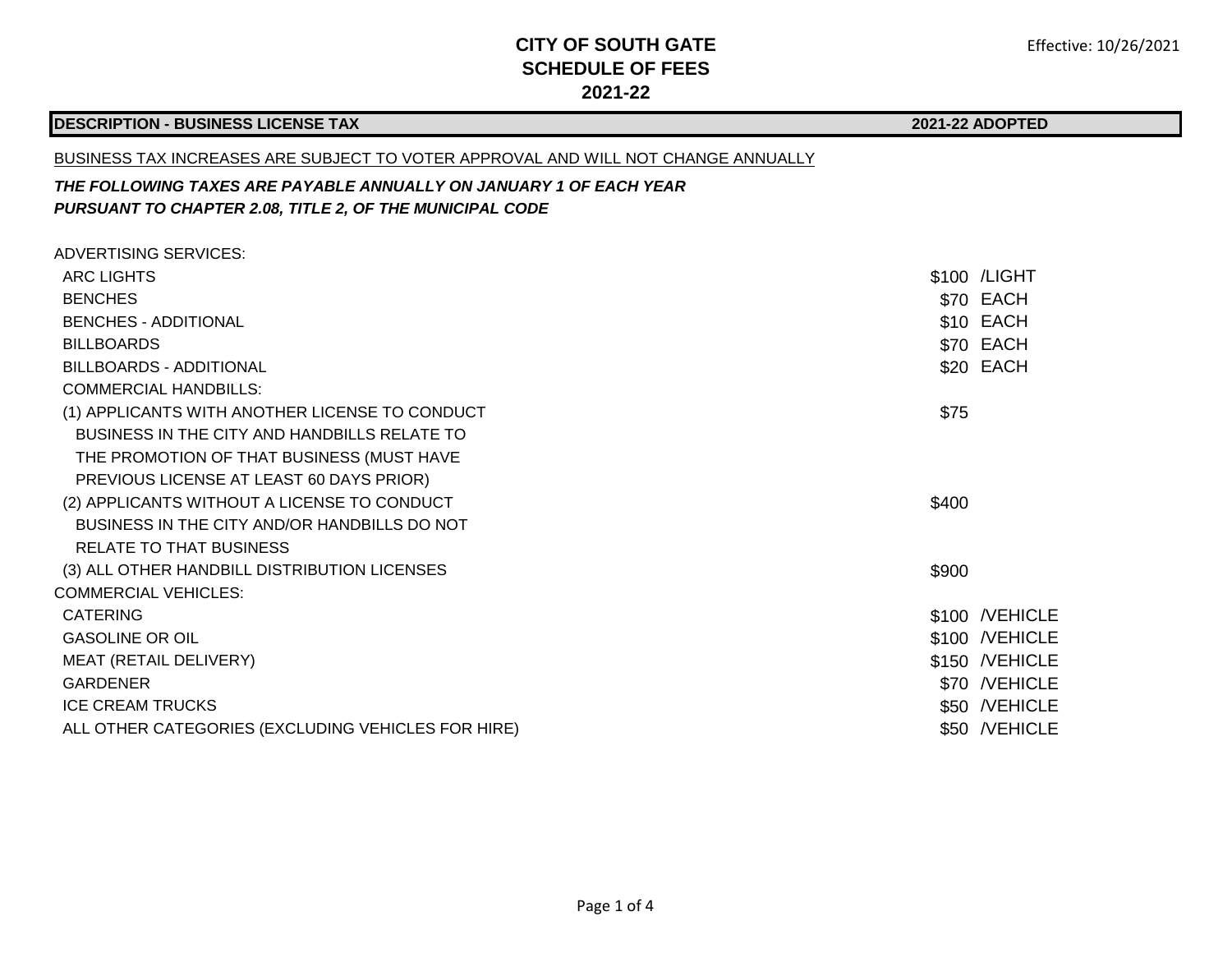| <b>DESCRIPTION - BUSINESS LICENSE TAX</b>                                                                                                                                                                                                                                                                                                                                                                                      |       | 2021-22 ADOPTED        |
|--------------------------------------------------------------------------------------------------------------------------------------------------------------------------------------------------------------------------------------------------------------------------------------------------------------------------------------------------------------------------------------------------------------------------------|-------|------------------------|
| THE FOLLOWING TAXES ARE PAYABLE ANNUALLY ON JANUARY 1 OF EACH YEAR, IN<br>ADDITION TO A GROSS RECEIPTS TAX WHICH, UNLESS OTHERWISE SPECIFIED, SHALL BE<br>IN THE SUM OF \$1.00 FOR EACH \$1,000 OF GROSS RECEIPTS IN EXCESS OF \$25,000,<br>PURSUANT TO CHAPTER 2.08, TITLE 2, OF THE MUNICIPAL CODE, PROVIDED THAT THE<br>TOTAL BUSINESS LICENSE TAX FOR ANY SINGLE BUSINESS SHALL NOT EXCEED THE SUM<br>OF \$3,000 PER YEAR. |       |                        |
| <b>CONTRACTORS</b>                                                                                                                                                                                                                                                                                                                                                                                                             | \$70  |                        |
| PRIVATE PATROL SERVICE                                                                                                                                                                                                                                                                                                                                                                                                         | \$70  |                        |
| VENDING MACHINE BUSINESS LIMITED EXCLUSIVELY TO RENTING, LEASING OR                                                                                                                                                                                                                                                                                                                                                            | \$200 |                        |
| OPERATING COIN-OPERATED VENDING (EXCLUDING AMUSEMENT) MACHINES                                                                                                                                                                                                                                                                                                                                                                 |       |                        |
| VENDING MACHINES, COIN-OPERATED, THAT ARE OWNED BY AND OPERATED WITHIN                                                                                                                                                                                                                                                                                                                                                         |       |                        |
| AN ESTABLISHED PLACE OF BUSINESS (EXCLUDING AMUSEMENT MACHINES)                                                                                                                                                                                                                                                                                                                                                                |       |                        |
| WHERE EACH SALE OR TRANSACTION IS:                                                                                                                                                                                                                                                                                                                                                                                             |       |                        |
| (1) MORE THAN 50 CENTS EACH                                                                                                                                                                                                                                                                                                                                                                                                    | \$50  |                        |
| (2) 25 CENTS TO 50 CENTS EACH                                                                                                                                                                                                                                                                                                                                                                                                  | \$40  |                        |
| (3) 10 CENTS TO 25 CENTS EACH                                                                                                                                                                                                                                                                                                                                                                                                  | \$30  |                        |
| (4) 5 CENTS TO 10 CENTS EACH                                                                                                                                                                                                                                                                                                                                                                                                   | \$20  |                        |
| (5) 1 CENT TO 5 CENTS EACH                                                                                                                                                                                                                                                                                                                                                                                                     | \$10  |                        |
| (6) SALE OF POSTAGE STAMPS (ANY DENOMINATION) EACH                                                                                                                                                                                                                                                                                                                                                                             | \$2   |                        |
| AMUSEMENT MACHINES (JUKE BOX, VIDEO GAME MACHINE, POOL TABLE,                                                                                                                                                                                                                                                                                                                                                                  |       | \$60 /MACHINE          |
| SHUFFLEBOARD, PINBALL MACHINE, OR SIMILAR COIN-OPERATED DEVICES)                                                                                                                                                                                                                                                                                                                                                               |       |                        |
| VEHICLES FOR HIRE, INCLUDING TAXICAB AND LIMOSINE SERVICES                                                                                                                                                                                                                                                                                                                                                                     |       |                        |
| (1) LESS THAN 6 PERSONS PER VEHICLE                                                                                                                                                                                                                                                                                                                                                                                            |       | \$50 /VEHICLE          |
| (2) 6 PERSONS OR MORE PER VEHICLE                                                                                                                                                                                                                                                                                                                                                                                              |       | \$100 /VEHICLE         |
| <b>PROPERTY RENTALS:</b>                                                                                                                                                                                                                                                                                                                                                                                                       |       |                        |
| APARTMENT BUILDINGS < 5 UNITS                                                                                                                                                                                                                                                                                                                                                                                                  | N/A   |                        |
| APARTMENT BUILDINGS = 5 UNITS                                                                                                                                                                                                                                                                                                                                                                                                  | \$20  |                        |
| APARTMENT BUILDINGS > 5 UNITS                                                                                                                                                                                                                                                                                                                                                                                                  |       | $$20 + $2/UNIT$        |
| COMMERCIAL/INDUSTRIAL BUILDINGS                                                                                                                                                                                                                                                                                                                                                                                                |       | \$20 / UNITS           |
| FINANCIAL INSTITUTIONS (NOT OTHERWISE EXEMPT)                                                                                                                                                                                                                                                                                                                                                                                  | \$300 |                        |
| HOTEL/ROOMING HOUSE                                                                                                                                                                                                                                                                                                                                                                                                            |       | \$40 + \$6/UNIT OVER 4 |
| MOTEL-RESIDENTIAL AND TRANSIENT                                                                                                                                                                                                                                                                                                                                                                                                |       | \$40 + \$6/UNIT OVER 4 |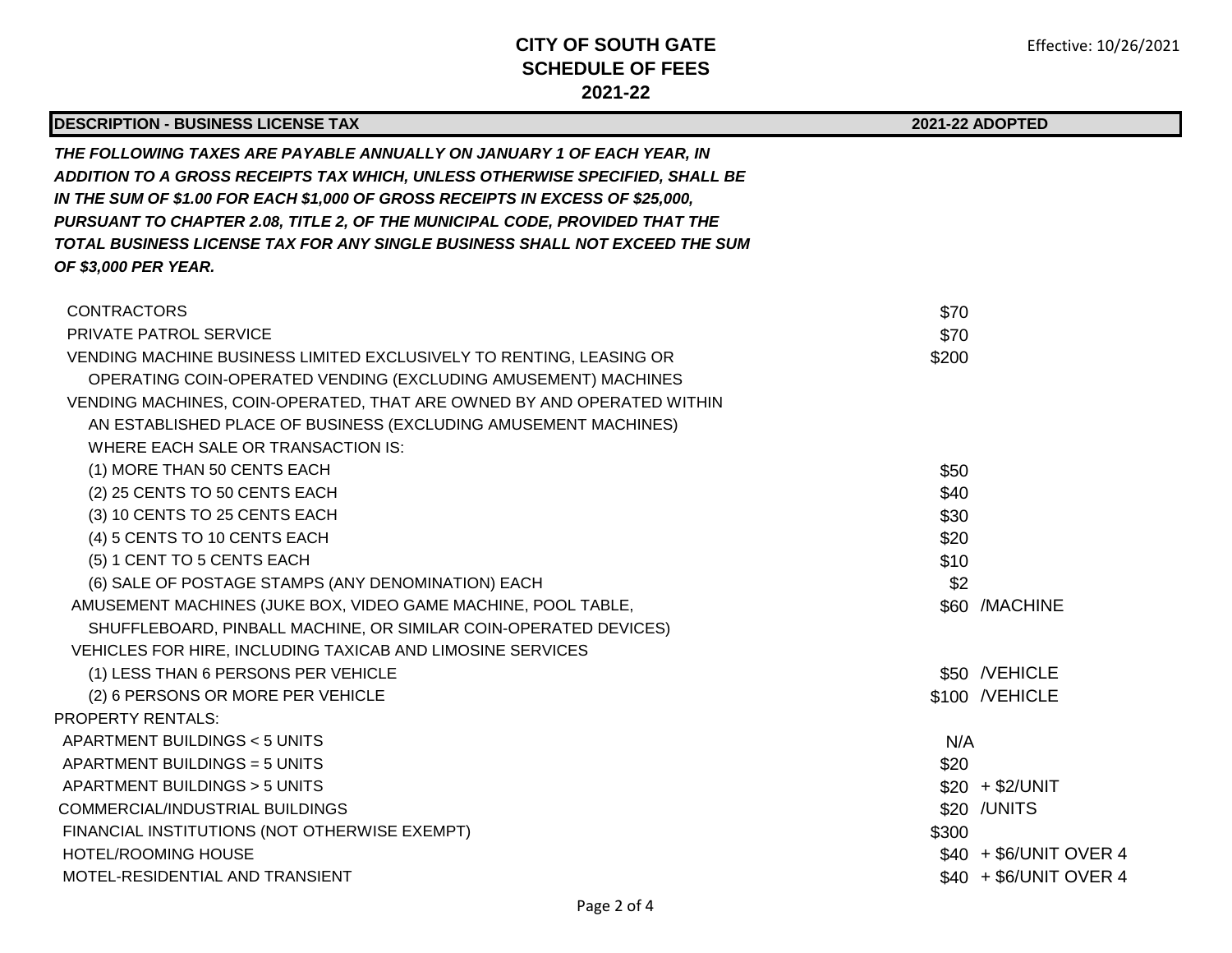| <b>DESCRIPTION - BUSINESS LICENSE TAX</b>                                             |         | 2021-22 ADOPTED            |  |
|---------------------------------------------------------------------------------------|---------|----------------------------|--|
| THE FOLLOWING BUSINESS LICENSE TAXES ARE PAYABLE ON A DAILY, MONTHLY, OR              |         |                            |  |
| <b>OTHER PERIODIC BASIS PURSUANT TO CHAPTER 2.08, TITLE 2, OF THE MUNICIPAL CODE:</b> |         |                            |  |
|                                                                                       |         |                            |  |
| THE FOLLOWING TAXES ARE PAYABLE ANNUALLY ON JULY 1 OF EACH YEAR, IN                   |         |                            |  |
| ADDITION TO A GROSS RECEIPTS TAX WHICH, UNLESS OTHERWISE SPECIFIED, SHALL BE          |         |                            |  |
| IN THE SUM OF \$1.00 FOR EACH \$1,000 OF GROSS RECEIPTS IN EXCESS OF \$25,000,        |         |                            |  |
| PURSUANT TO CHAPTER 2.08, TITLE 2, OF THE MUNICIPAL CODE, PROVIDED THAT THE           |         |                            |  |
| TOTAL BUSINESS LICENSE TAX FOR ANY SINGLE BUSINESS SHALL NOT EXCEED THE SUM           |         |                            |  |
| OF \$3,000 PER YEAR.                                                                  |         |                            |  |
|                                                                                       |         |                            |  |
| <b>AUCTION HOUSE</b>                                                                  | \$800   |                            |  |
| BILLIARD PARLOR OR POOL HALL                                                          |         | $$70 + $20/TABLE$          |  |
| CLOSE-OUT, BANKRUPTCY OR FIRE SALE                                                    | \$800   |                            |  |
| DANCE HALL (PUBLIC)                                                                   | \$2,000 |                            |  |
| DANCE HALL (PRIVATE)                                                                  | \$200   |                            |  |
| <b>ENTERTAINMENT</b>                                                                  | \$70    |                            |  |
| INDOOR MERCHANDISING CENTER VENDOR                                                    | \$150   |                            |  |
| INSURANCE BROKERS (EXCLUDING INS. COMPANIES OR AGENTS OF INS. COMPANIES)              | \$100   |                            |  |
| LAUNDRY EQUIPMENT BUSINESS LIMITED TO RENTING, LEASING OR OPERATING                   | \$70    |                            |  |
| LAUNDRY EQUIPMENT, OR NOT COIN-OPERATED                                               |         |                            |  |
| <b>LISTING/LEADS SERVICE</b>                                                          |         | \$70 + \$1,000 SURETY BOND |  |
| MASSAGE ESTABLISHMENT; BATH PARLOR; AND FORTUNE-TELLING                               | \$1,000 |                            |  |
| MAILING ADDRESS ONLY                                                                  | \$70    |                            |  |
| <b>MANUFACTURING BUSINESS</b>                                                         | \$70    |                            |  |
| MOBILE HOME PARK                                                                      |         | \$6 /SPACE                 |  |
| <b>MODEL STUDIO</b>                                                                   | \$1,000 |                            |  |
| PAWNBROKER AND SECOND-HAND DEALER                                                     | \$300   |                            |  |
| PEDDLER AND SOLICITOR (COMMERCIAL)                                                    |         | \$200 / PERSON             |  |
| PROFESSIONAL SERVICES (NOT ELSEWHERE CLASSIFIED)                                      | \$100   |                            |  |
| <b>REAL ESTATE BROKERS</b>                                                            | \$100   |                            |  |
| RESTAURANT/CAFÉ (SERVING ALCOHOLIC BEVERAGES)                                         | \$250   |                            |  |
| RESTAURANT/CAFÉ (NOT SERVING ALCOHOLIC BEVERAGES)                                     | \$70    |                            |  |
| RETAIL BUSINESS (NOT ELSEWHERE CLASSIFIED)                                            | \$70    |                            |  |